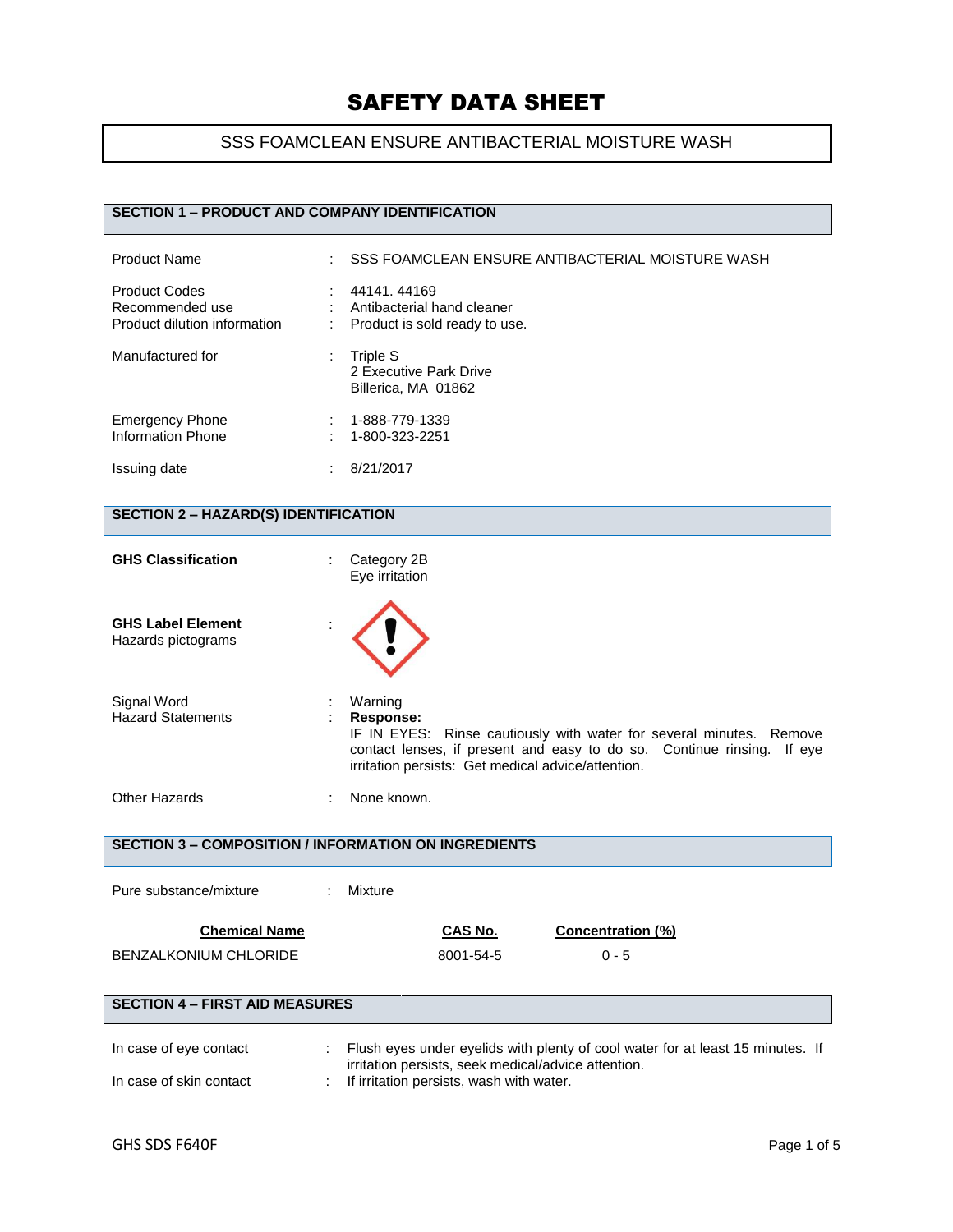## SSS FOAMCLEAN ENSURE ANTIBACTERIAL MOISTURE WASH

| If ingested                                                     | Contact a physician or Poison Control Center immediately. Do not induce<br>vomiting never give anything by mouth to an unconscious person. |
|-----------------------------------------------------------------|--------------------------------------------------------------------------------------------------------------------------------------------|
| If inhaled<br>Protection of first-aiders<br>Notes to physicians | Get medical attention if symptoms occur.<br>No special precautions are necessary.<br>: Treat symptomatically.                              |

## **SECTION 5 – FIRE-FIGHTING MEASURES**

| Suitable extinguishing media   | Use extinguishing measures that are appropriate to local circumstances and<br>the surrounding environment.                                                                          |
|--------------------------------|-------------------------------------------------------------------------------------------------------------------------------------------------------------------------------------|
| Unsuitable extinguishing media | None known.                                                                                                                                                                         |
| Specific hazards during        | No flammable or combustible.                                                                                                                                                        |
| firefighting                   |                                                                                                                                                                                     |
| Hazardous combustions          | Carbon oxides                                                                                                                                                                       |
| products                       |                                                                                                                                                                                     |
| Special protective equipment   | Use personal protective equipment.                                                                                                                                                  |
| for fire-fighters              |                                                                                                                                                                                     |
| Specific extinguishing methods | Fire residues and contaminated fire extinguishing water must be disposed of<br>in accordance with local regulations. In the event of fire and/or explosion do<br>not breathe fumes. |

## **SECTION 6 – ACCIDENTAL RELEASE MEASURES**

| Personal precautions<br>Environmental precautions | No special measures required.<br>Avoid contact of large amounts of spilled material runoff with soil and<br>surface waterways. |
|---------------------------------------------------|--------------------------------------------------------------------------------------------------------------------------------|
| Methods of cleaning up                            | Absorb with inert material. Use a water rinse for final clean-up.                                                              |

### **SECTION 7 – HANDLING AND STORAGE**

| Handling | Wash hands after handling.                                    |
|----------|---------------------------------------------------------------|
| Storage  | Keep out of reach of children. Keep container tightly closed. |
|          | Store between 32 to 122 degrees F.                            |

### **SECTION 8 – EXPOSURE CONTROLS / PERSONAL PROTECTION**

| Engineering measures |   | Good general ventilation should be sufficient to control workers exposure to<br>airborne contamination. |
|----------------------|---|---------------------------------------------------------------------------------------------------------|
| Personal protection  |   |                                                                                                         |
| Eyes                 |   | Eye protection should be used when splashing may occur.                                                 |
| Hands                |   | No protective equipment is needed under normal use.                                                     |
| <b>Skin</b>          | ÷ | No protective equipment is needed under normal use.                                                     |
| Respiratory          |   | No protective equipment is needed under normal use.                                                     |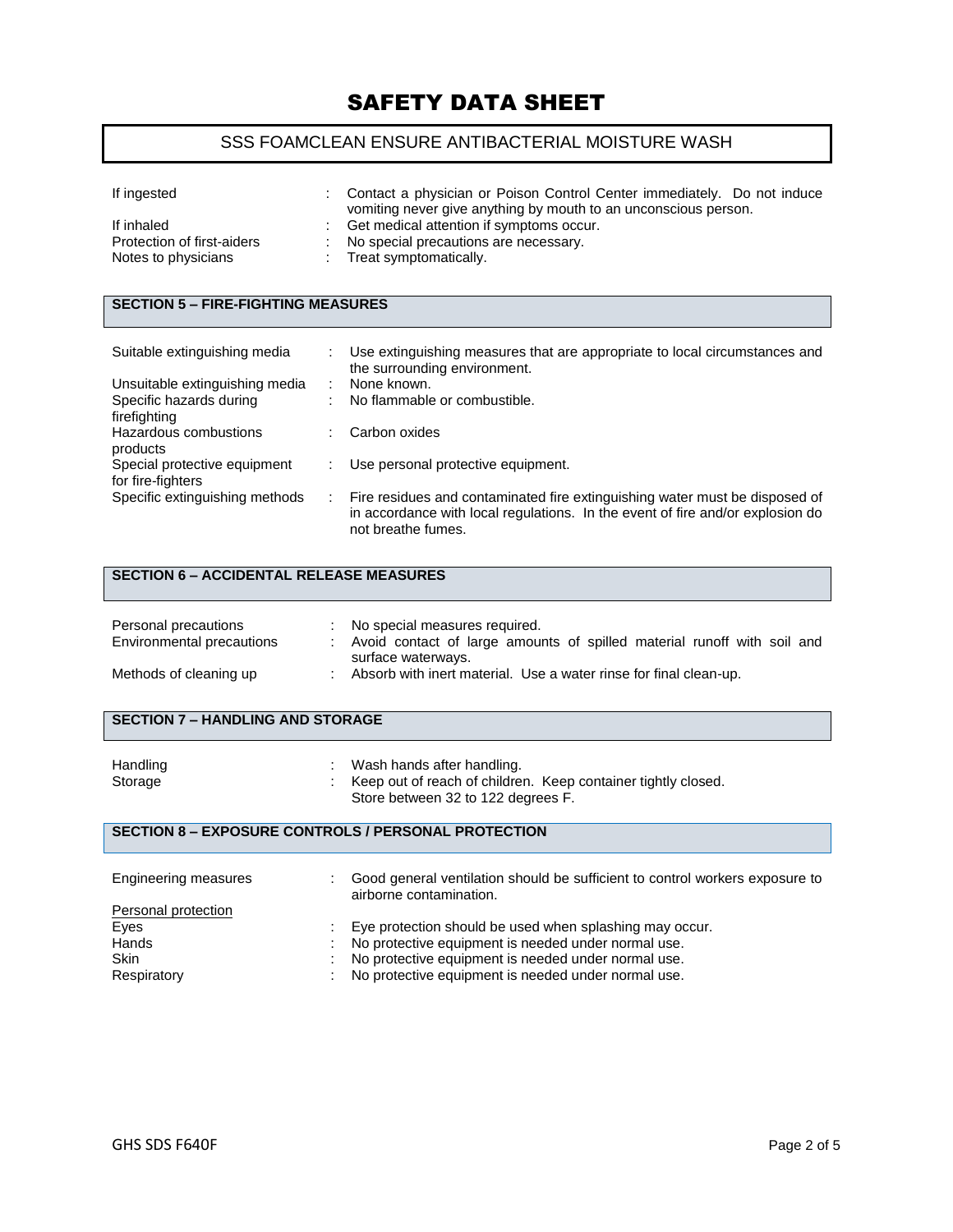## SSS FOAMCLEAN ENSURE ANTIBACTERIAL MOISTURE WASH

### **SECTION 9 – PHYSICAL AND CHEMICAL PROPERTIES**

Appearance: Pink thin liquid<br>
Odor: Citrus fragrance<br>
Vapor pressure: N/A Odor: Citrus fragrance Vapor pressure: N/<br>Odor Threshold: No data available Vapor density: N/A Odor Threshold: No data available<br>ph: 7.5 typical ph: 7.5 typical ph: 7.5 typical ph: 7.5 typical controller Relative density: No data available.<br>
Melting point/freezing point: N/A Solubility (ies): No data available. Melting point/freezing point: N/A Solubility (ies): No data available.<br>
Initial boiling and boiling range: N/A Partition coefficient: n-octanol/wat Flash point: N/A<br>
Evaporation rate: <1 Channel Autority Decomposition temperature: N<br>
Decomposition temperature: N Flammability (solid, gas): No data available

Initial boiling and boiling range: N/A Partition coefficient: n-octanol/water: No data available.<br>Flash point: N/A Auto ignition temperature: N/A Decomposition temperature: No data available.<br>Viscosity: N/A

### **SECTION 10 – STABILITY AND REACTIVITY**

| Stability<br>Possibility of hazardous<br>reactions | The product is stable under normal conditions.<br>: No dangerous reaction is known under conditions of normal use. |
|----------------------------------------------------|--------------------------------------------------------------------------------------------------------------------|
| Conditions to avoid<br>Incompatible materials      | None known.<br>: None known.                                                                                       |
| Hazardous decomposition<br>products                | : Carbon oxides                                                                                                    |

### **SECTION 11 – TOXICOLOGICAL INFORMATION**

| Information on likely routines of |  |
|-----------------------------------|--|
| exposure                          |  |

#### : Inhalation, eye contact, skin contact.

#### **Potential Health Effects**

| : Cause of irritation.                                        |
|---------------------------------------------------------------|
| : Health injuries are not known or expected under normal use. |
| : Health injuries are not known or expected under normal use. |
| : Health injuries are not known or expected under normal use. |
| : Health injuries are not known or expected under normal use. |
|                                                               |

#### **Experience with Human Exposure**

| Eye contact  | : Redness, irritation.           |
|--------------|----------------------------------|
| Skin contact | : No symptoms known or expected. |
| Ingestion    | : No symptoms known or expected. |
| Inhalation   | : No symptoms known or expected. |

#### **Toxicity**

| Acute oral toxicity                  | : Acute toxicity estimate: $>5,000$ mg/kg |
|--------------------------------------|-------------------------------------------|
| Acute inhalation toxicity            | : No data available                       |
| Acute dermal toxicity                | : Acute toxicity estimate: $>5,000$ mg/kg |
| Skin corrosion/irritation            | No data available                         |
| Serious eye damage/eye<br>irritation | : Mild eye irritation.                    |
| Respiratory or skin<br>sensitization | : No data available.                      |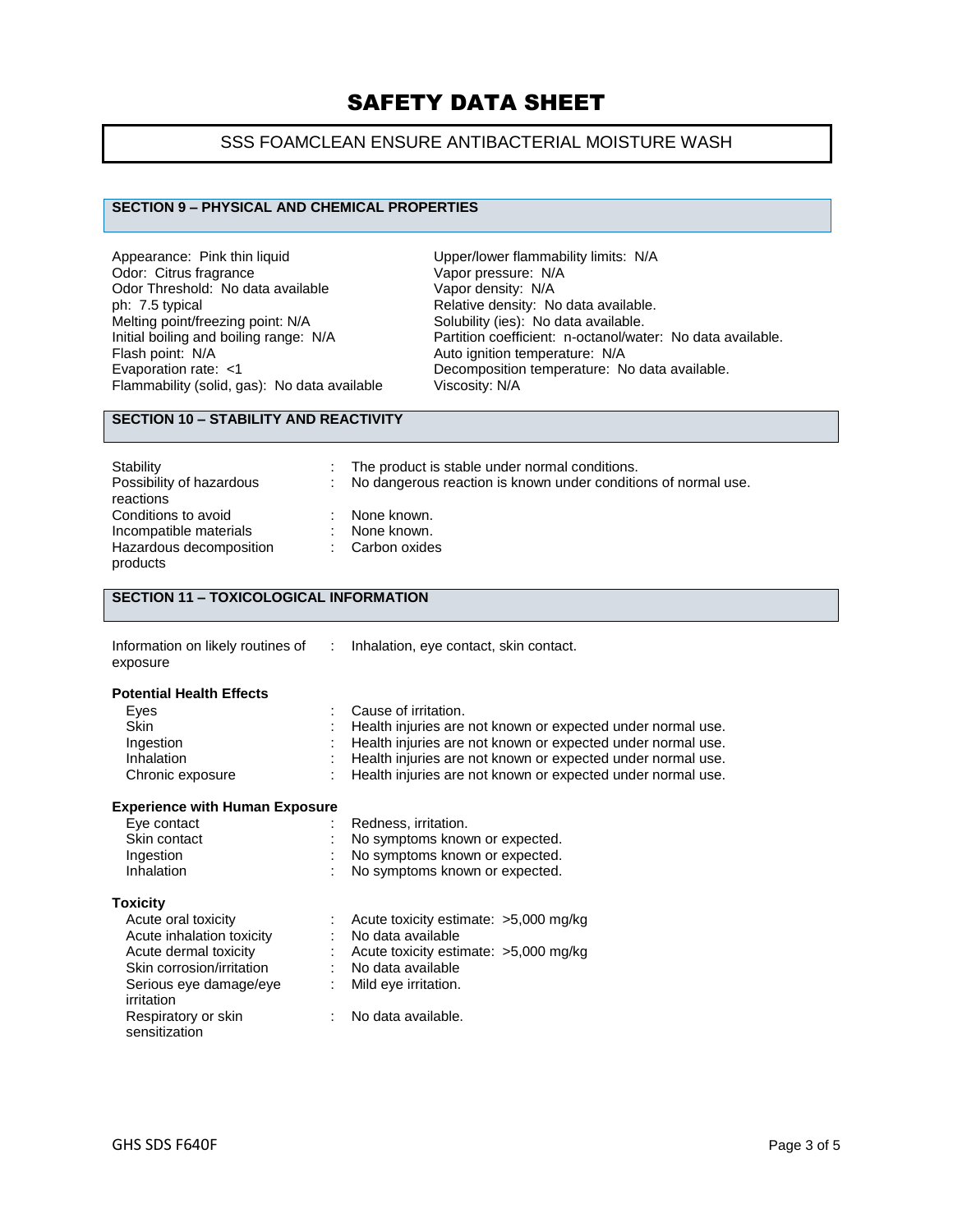## SSS FOAMCLEAN ENSURE ANTIBACTERIAL MOISTURE WASH

| Carcinogenicity<br><b>IARC</b>              | No component of this product present at levels greater than or equal to 0.1%<br>is identified as a probable, possible or confirmed human carcinogen by<br>IARC.                                                                                                                                      |  |  |  |  |
|---------------------------------------------|------------------------------------------------------------------------------------------------------------------------------------------------------------------------------------------------------------------------------------------------------------------------------------------------------|--|--|--|--|
| <b>OSHA</b>                                 | No ingredient of this product presents at levels greater than or equal to 0.1%<br>is identified as a carcinogen or potential carcinogen by OSHA.                                                                                                                                                     |  |  |  |  |
| <b>NTP</b>                                  | No ingredient of this product present at levels greater than or equal to 0.1%<br>is identified as a known or anticipated carcinogen by NTP.                                                                                                                                                          |  |  |  |  |
| <b>SECTION 12 - ECOLOGICAL INFORMATION</b>  |                                                                                                                                                                                                                                                                                                      |  |  |  |  |
| <b>Ecological Tests</b>                     | Data is not available.                                                                                                                                                                                                                                                                               |  |  |  |  |
| Environmental Impact                        | The product ingredients are expected to be safe for the environment at the<br>concentrations predicted under normal use and accidental spill scenarios.<br>Packaging components are compatible with the conventional solid waste<br>management practices.                                            |  |  |  |  |
| <b>SECTION 13 - DISPOSAL CONSIDERATIONS</b> |                                                                                                                                                                                                                                                                                                      |  |  |  |  |
| Disposal methods                            | The product should not be allowed to enter drains, water courses or the soil.<br>When possible recycling is preferred to disposal or incineration. If recycling<br>is not practicable, dispose of in compliance with local regulations. Dispose<br>of wastes in an approved waste disposal facility. |  |  |  |  |
| Disposal considerations                     | Dispose of as unused product. Empty containers should be taken to an<br>approved waste handling site for recycling or disposal. Do not reuse empty<br>containers.                                                                                                                                    |  |  |  |  |
| <b>SECTION 14 - TRANSPORT INFORMATION</b>   |                                                                                                                                                                                                                                                                                                      |  |  |  |  |

Certain shipping modes or package sizes may have exceptions from the transport regulations. The classification provided may not reflect those exceptions and may not apply to all shipping modes or package sizes. The shipper / consignor / sender are responsible to ensure that the packaging, labeling, and markings are in compliance with the selected mode of transport.

| <b>Shipment</b> | <b>Identification Number</b> | <b>Proper Shipping Name</b> | <b>Hazardous</b><br><b>Classification</b> | <b>Packaging Group</b> |
|-----------------|------------------------------|-----------------------------|-------------------------------------------|------------------------|
| US DOT          | Not dangerous goods          | N/A                         | N/A                                       | None                   |
| IATA (Air)      | Not dangerous goods          | N/A                         | N/A                                       | None                   |
| IMDG (Vessel)   | Not dangerous goods          | N/A                         | N/A                                       | None                   |